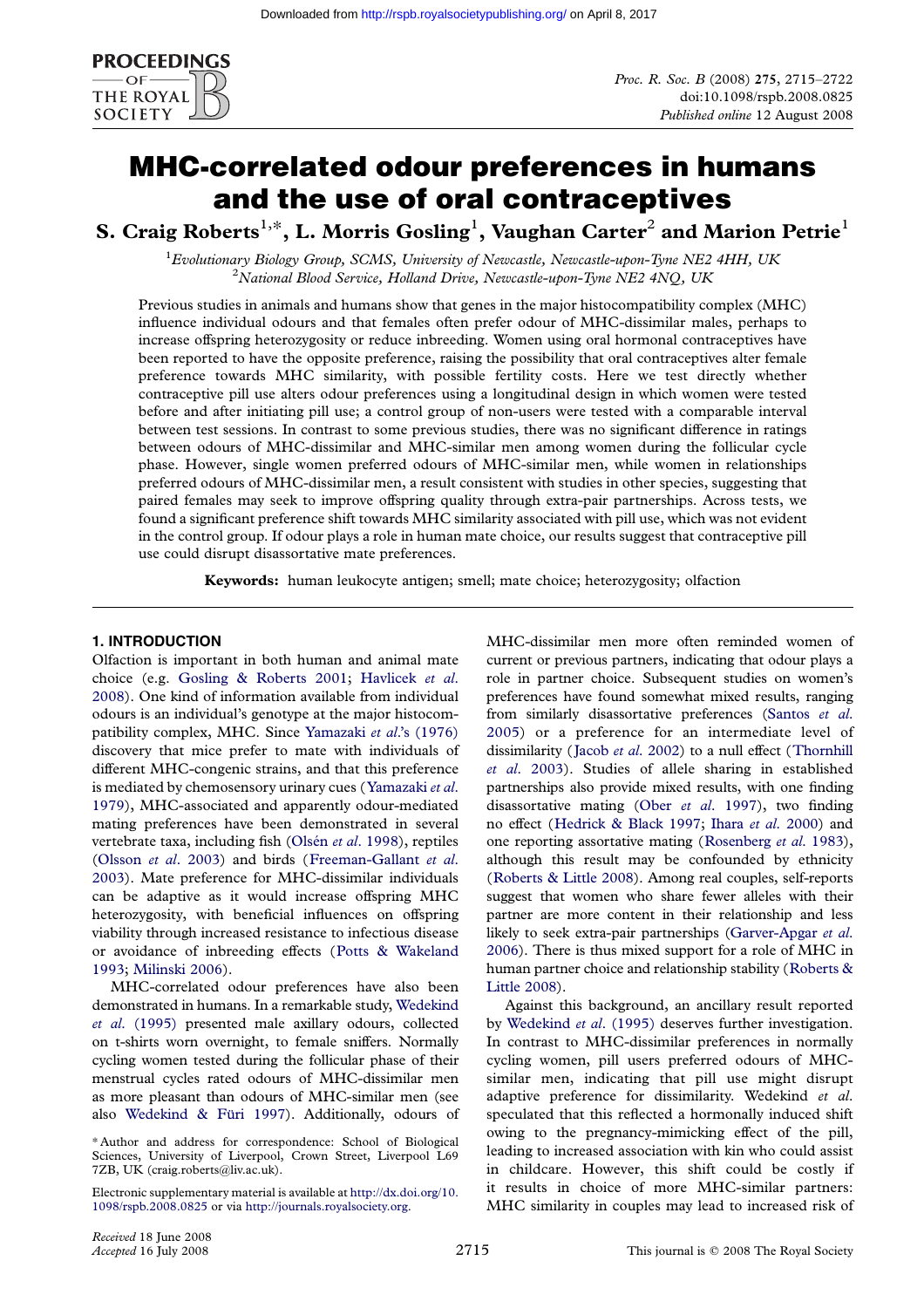recurrent spontaneous abortion and longer interbirth intervals (review in Beydoun & Saftlas 2005), and perhaps ultimately to partnership breakdown if odour perception plays a part in maintaining attraction to partners (Vollrath & Milinski 1995).

Here, we specifical[ly test the possibility that p](#page-6-0)ill use alters female preferences for male body odour. Wedekind et al.'s (1995) paper has been criticized (Hedrick & Loeschke [1996\) on the grounds tha](#page-7-0)t the pill-using group was relatively small (18, compared with 31 non-users). Furthermore, because it was between-subjects [in design,](#page-7-0) [differences in M](#page-7-0)HC-correlated preferences c[ould be due](#page-7-0) [to underlying](#page-7-0) differences between pill-using and nonusing women. To address the second point in particular, we used a within-subjects experimental design, comparing preferences before and after initiating pill use. Our design was based as far as possible on Wedekind et al.'s (1995) study, in which women rated odours of six men (three MHC similar and three MHC dissimilar), but each woman was tested twice, with an approximately 3-month interval. In session 1, women [were all tested in the late](#page-7-0) follicular phase of their cycle; our aim was that approximately half would initiate pill use shortly afterwards, while half would continue to cycle as normal.

### 2. MATERIAL AND METHODS

#### (a) Participants

Most female participants were students or staff at Newcastle University, recruited by advertisement or word of mouth; a small number were recruited from local contraceptive clinics. They were offered £25 in compensation for time, travel and inconvenience. Participation requirements included not using any form of hormonal contraception, including the Depo-Provera injection, either currently or within the preceding three months, not being pregnant, experiencing regular cycles and being heterosexual. Women included in the pill group were either planning or considering to use the pill, and were willing to schedule initiation around the experiment: for ethical reasons, allocation to the pill/control group was entirely the decision of the volunteers, not the experimenters.

We registered 193 women, aged 18–35, as participants, of whom 97 completed the experiment (attended both sessions). We included some additional women in analyses based on either the first or second sessions, and we excluded some in certain analyses. Total sample sizes were 110 for session 1 (none using the pill), 100 for session 2 (60 non-users, 40 pill users) and 97 for the within-subjects comparisons across sessions (60 in control group, 37 in pill group; full details in the electronic supplementary material, table S1).

Male participants were 97 heterosexual, non-smoking students or staff, aged 18–35, paid £10 per odour donation.

#### (b) Genotyping

We collected venous blood in 6 ml EDTA-lined vacuettes. Samples were genotyped by polymerase-chain reaction using sequence-specific primers (PCR-SSP), at human leukocyte antigen-A (HLA-A), -B and -DRB1 loci, in the National Blood Service Tissue Typing laboratory in Newcastle-upon-Tyne. At HLA-A, 15 different alleles were recorded and individuals were homozygous in 15/110 women and 11/97 men (HLA-B: 32, 10/110, 5/97; HLA-DRB1: 17, 15/110, 10/97). Allele frequencies are shown in the electronic supplementary material, table S2.

# (c) [Odour collec](http://rspb.royalsocietypublishing.org/)tion

Male participants (odour donors) were supplied with a white cotton t-shirt (pre-washed using unperfumed detergent) in a resealable plastic bag. Shirts were worn in bed for two consecutive nights, returned to their bags each morning, and delivered to the experimenters on the second morning. On delivery, shirts were cut in half (from navel to throat) and frozen at  $-30^{\circ}$ C until use (they were discarded if unused within 3 months). Men wore several shirts; on each occasion, they were instructed to (i) refrain from using perfumed products on either day preceding t-shirt use, (ii) instead use a non-perfumed soap (Simple, which we supplied), (iii) avoid heavy drinking and smoky bars, (iv) avoid spicy foods, (v) refrain from sexual activity, and (vi) sleep alone. We could not verify whether donors followed the instructions, but we asked women to note shirts that smelled of deodorant/detergent or tobacco smoke. Analyses were carried out including these shirts and also omitting them.

#### (d) Procedure

For each woman, we pre-selected three MHC-similar and three MHC-dissimilar men. On average, women shared 3.20 alleles with the MHC-similar men (range= $2.0-4.67$ ,  $s.d. = 0.66$ , and 0.02 alleles with MHC-dissimilar men (0–0.67, 0.09). These means compare favourably with Wedekind's experiment (similar 3.3, dissimilar 0.1; Wedekind et al. 1995).

At the start of their next menstrual cycle, each woman's first test (session 1) was scheduled; following Wedekind et al. (1995), this was between days 10 and 14 of their cy[cle \(where](#page-7-0) [possible, o](#page-7-0)n day 12). Half of one t-shirt from each donor was removed from the freezer 2 hours before the test, placed in a clean glass jar (labelled 1–6), sealed wit[h an aluminium](#page-7-0) [foil lid](#page-7-0) and left at room temperature. Order of odours was alternated (e.g. MHC-similar odours in jars 1, 3 and 5) and balanced across participants. Immediately before smelling, jars were shaken thoroughly, inverted several times and a triangular 'nose-hole' was cut in the lid. Women were instructed to first smell each jar briefly, assess variability in the odours and then begin rating shirts in order. Women took as long as they wished and were left alone in the room. Ratings used a 7-point Likert scale, on three measures. The first two (odour pleasantness, odour intensity) were as used by Wedekind et al. (1995). The third (odour desirability) was phrased as follows: 'Based on this smell, how much would you like this man as a long-term partner?' The scale was anchored by the phrases 'Not at all' and 'Very much'. We inc[luded this question in v](#page-7-0)iew of Wedekind et al.'s (1995) suggestion to explore other contexts and because use of long-term relationship contexts in judgements influences ratings in facial judgements (e.g. Little et al. 2002). We considered also asking for a rating [of 'sexiness', but this has](#page-7-0) been shown to correlate highly with pleasantness ratings (Wedekind et al. 1995; Thornhill et al. 2003). Women were asked to note if shirts reminded [them of \(i\) deod](#page-7-0)orant, (ii) tobacco smoke, (iii) a partner or former partner, and (iv) a relative. Shirts were discarded after use. Following smelling, [women completed a background questionnai](#page-7-0)re (e.g. current relationship status, self-rated attractiveness).

Women re-contacted the researchers at the beginning of the third cycle after session 1, and a second appointment was made. The median number of days between sessions was 95. Session 2 followed the same procedure, except that the order of presentation was altered (participants were informed of this).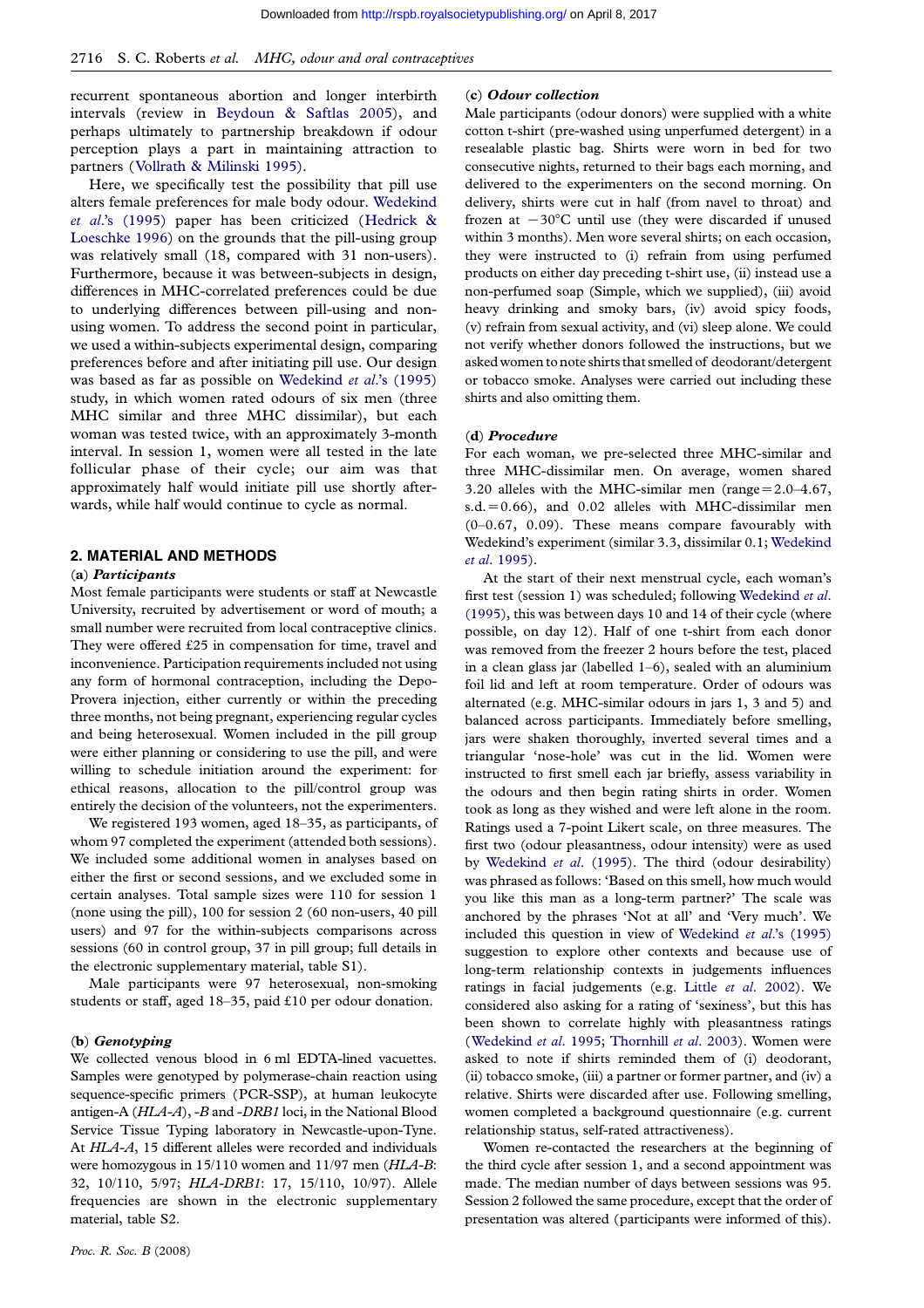

Figure 1. Mean  $(\pm s.e.)$  scores for odour pleasantness (white bars), intensity (light grey bars) and desirability (dark grey bars) and mean preference rank (black bars) according to the length of frozen storage  $(n=42)$ .

Women in the pill group were tested on days 5–9 of their pill packet (corresponding to days 10–14 since the first day of bleeding when using the combined pill).

In addition to these ratings, 86 women (controls: 58, pill group: 28) repeated odour ratings approximately 1 hour later, to investigate rating repeatability. Jars were reordered beforehand according to a predefined random order. In the interim, women undertook some other non-smelling tasks (e.g. rating faces: Roberts et al. 2005b,c).

#### (e) Effect of freezing

Women who had completed the main smelling tests were, if shirts [were available, given](#page-7-0) this experiment as an additional task. Four shirts from the same man were presented, where one was fresh, one had been frozen for one month, one for two months and one for three months (in the latter three cases:  $\pm 1$  week). The four shirts were only presented to one woman, in random order with respect to storage period. Women  $(n=42,$  all in fertile phase) rated shirts as before and then ranked them in the order of preference.

There was no significant effect of freezing on any of the four measures (figure 1): pleasantness (ANOVA:  $F_{3,167}$ = 1.58,  $p=0.197$ ), intensity ( $F_{3,167}=0.54$ ,  $p=0.659$ ), desirability ( $F_{3,167}$ =1.63,  $p=0.186$ ) or preference rank ( $F_{3,167}$ = 0.19,  $p=0.905$ ). Figure 1 suggests the possibility of a slight decrease in pleasantness and desirability between fresh and frozen samples, but no consistent effect of length of time in frozen storage.

#### (f ) Analysis

For consistency with Wedekind et al. (1995), we analyse mean scores given to three MHC-similar and MHC-dissimilar men within either session 1 or 2 using paired  $t$ -tests, using both women and men as units of analysis. The latter is potentially more po[werful \(Wedekind](#page-7-0) et al. 1995) because it controls for cues unrelated to MHC, leaving dissimilarity of raters as the only variable. To test for differences across sessions, we used doubly multivariate repeated-measures ANOVA (Tabachnick & [Fidell 1996\), with g](#page-7-0)roup (pill, non-pill) as the between-subjects factor, and both session and rating (odour pleasantness, intensity and desirability) as the two within-subject measures. Difference scores were approxima[tely normally distributed \(K](#page-7-0)olmogorov–Smirnov tests, all  $p > 0.05$ ).

[Initial anal](http://rspb.royalsocietypublishing.org/)yses included all women and shirts. Subsequent analyses used a core sample that included participants who were white and of British origin, to avoid confounding variables and minimize potential effects of population stratification in allelic frequencies (Roberts et al. 2005b), and excluded shirts that reminded smellers of tobacco or perfumed products. One woman failed to record one partner desirability score, and another omitted one intensity rating.

During session 2, we recorded [the brand of pill use](#page-7-0)d (where appropriate). All but two women used a combined monophasic brand, including Microgynon (25), Cilest (3), Dianette (3), Yasmin (2), Eugynon (1), Femodene (1), Femodette (1) and Ovranette (1). One used Trinodial (a phasic pill) and another used Femulen (a progestogenonly pill, POP). In the pill analyses reported, these two women were excluded (in the core sample, this exclusion applied only to the woman using Femulen).

Odour associations with the remembered odours of current or ex-partners and odours of relatives were analysed using Fisher's exact tests, following Wedekind et al. (1995).

To investigate the repeatability of ratings, Spearman rank correlation coefficients were calculated for scores awarded to the six shirts by individual raters, either within sessions (interval approx. 1 hour) or bet[ween sessions \(interva](#page-7-0)l approx. 95 days); distributions of these coefficients were tested against chance (zero) using one-sample t-tests.

#### 3. RESULTS

#### (a) Correlations between dimensions

Odour pleasantness was strongly correlated with ratings of partner desirability  $(r_s=0.854, n=659, p<0.001)$ . Both pleasantness and desirability were equally and negatively related to perceived odour intensity (session 1,  $r_s = -0.325$ ,  $n = 659$  and 658,  $p < 0.001$ ).

#### (b) Repeatability

Within-session correlations between pleasantness ratings were highly skewed and more positive than expected by chance (women not using the pill:  $t_{57} = 4.82$ ,  $p < 0.001$ ; pill users in session 2:  $t_{27} = 3.62$ ,  $p = 0.001$ ; see the electronic supplementary material, figure S1). Betweensession ratings were also correlated in the control group  $(t_{59}=4.86, p<0.001)$ , but correlations were no higher than expected by chance for pill users  $(t_{36}=0.66,$  $p=0.515$ ). Between-session repeatability in pleasantness ratings was significantly higher in the control group than the pill group (Wilcoxon test,  $z=2.26$ ,  $p=0.024$ ).

Similar patterns were found for odour intensity and desirability (electronic supplementary material, figure S2). However, between-session ratings of odour intensity by the pill group were highly correlated  $(t_{36}=3.02, p=0.005)$ , indicating that low repeatability was specific to ratings that indicate odour preference (pleasantness, desirability) rather than to changes in women's olfactory sensitivity.

## (c) Preferences in normally cycling and pill-using women

To our surprise, we found no significant effect of MHC dissimilarity on odour pleasantness or desirability scores in session 1, where no women were using the pill ( $p > 0.68$ , table 1). Intensity ratings of all 110 women showed a tendency for odours of dissimilar men to be rated as stronger, but this non-significant effect was weakened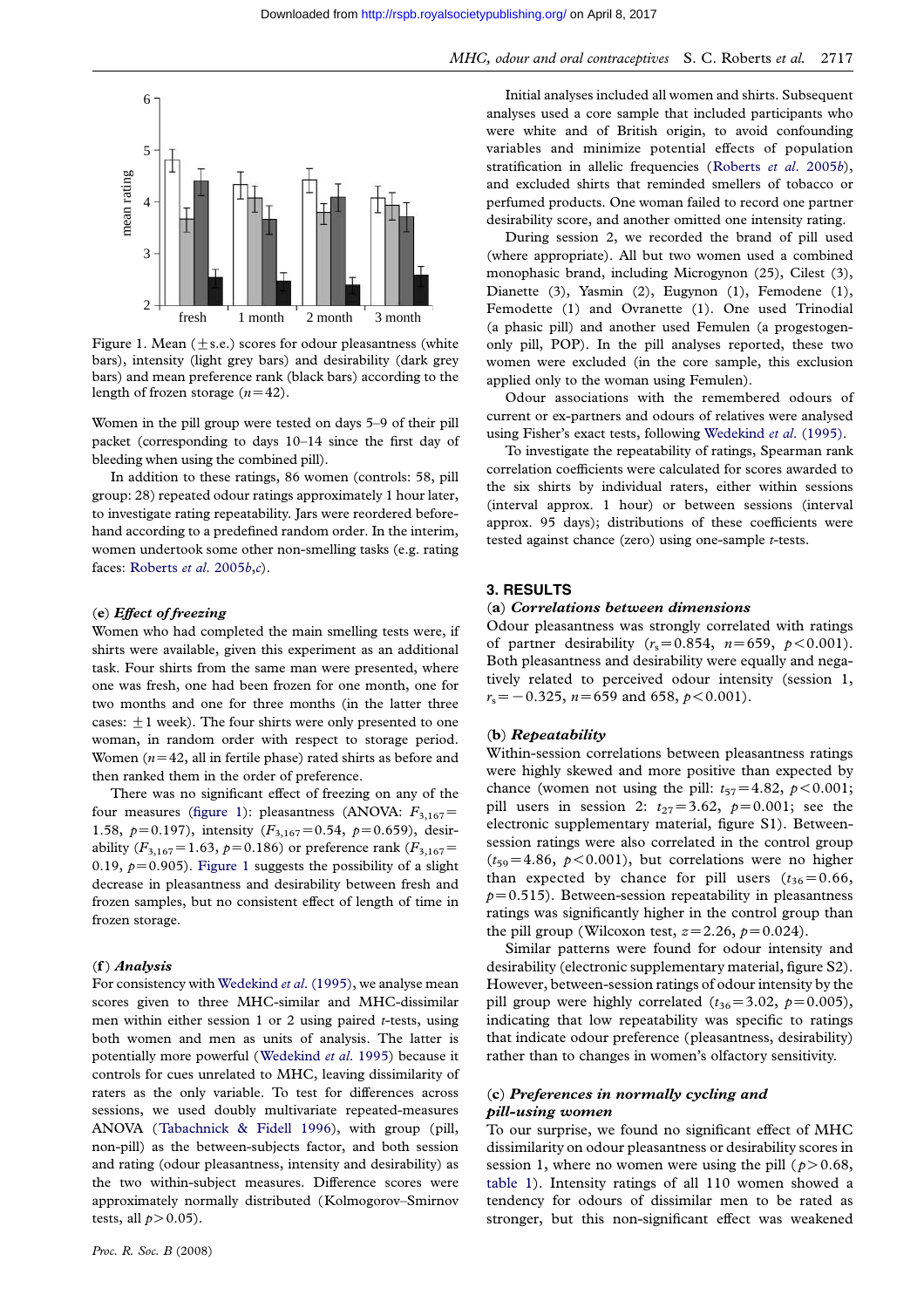Table 1. Mean scores given to three MHC-si[milar](http://rspb.royalsocietypublishing.org/) [and](http://rspb.royalsocietypublishing.org/) [three](http://rspb.royalsocietypublishing.org/) [MHC-dissimilar](http://rspb.royalsocietypublishing.org/) [ma](http://rspb.royalsocietypublishing.org/)le odours by 110 normally cycling women tested during the late follicular phase (session 1). The core sample excludes non-UK women and shirts worn by non-UK men or those that were noted by the participant as smelling of tobacco smoke or fragranced products.

| measure                                | $mean + s.e.$ |               |            |      |       |
|----------------------------------------|---------------|---------------|------------|------|-------|
|                                        | similar       | dissimilar    | paired $t$ | d.f. | p     |
| all women, all shirts                  |               |               |            |      |       |
| pleasantness                           | $3.95 + 0.08$ | $3.89 + 0.09$ | 0.41       | 109  | 0.685 |
| desirability                           | $3.47 + 0.10$ | $3.42 + 0.11$ | 0.37       | 109  | 0.713 |
| intensity                              | $4.25 + 0.09$ | $4.50 + 0.09$ | 1.95       | 109  | 0.053 |
| core sample $(UK$ women, no confounds) |               |               |            |      |       |
| pleasantness                           | $3.77 + 0.11$ | $3.87 + 0.13$ | 0.57       | 84   | 0.569 |
| desirability                           | $3.35 + 0.13$ | $3.42 + 0.14$ | 0.44       | 84   | 0.661 |
| intensity                              | $4.18 + 0.13$ | $4.32 + 0.12$ | 0.78       | 84   | 0.436 |

when analysis was restricted to the core sample of British women and shirts not perceived as smelling of tobacco or perfumed products. Across all ratings, there was no correlation between allele sharing and either odour pleasantness  $(r_s = -0.002, n=660, p=0.95)$ , partner desirability ( $r_s$ =0.013,  $n=659$ ,  $p=0.73$ ) or intensity  $(r_s=-0.046, n=659, p=0.24).$ 

In session 2, where some women were using the pill, we again found no significant differences in any comparison (electronic supplementary material, table S3). Our results therefore suggest that, at least in our sample, there was neither a significant general preference for MHC dissimilarity across normally cycling women, nor a significant preference for MHC similarity associated with pill use.

We checked whether the non-significant effect described above might be owing to the inclusion of a proportion of men who, across the sample, were assessed only under one condition (i.e. only as a MHC-similar/ dissimilar man). This might be a problem if the odours of such men were unusual or especially (un)attractive. Of all shirts rated in this experiment, 47 were from men assessed only as MHC similar, and 48 from men assessed only as MHC dissimilar (7% each; the other 86% of shirts were from men assessed by at least one woman in both MHC-similar and MHC-dissimilar conditions). There were no differences in odour pleasantness, desirability or intensity between these men (independent-samples t-tests, all  $p > 0.17$ ). Furthermore, recalculating mean MHCsimilar and MHC-dissimilar ratings for each woman, with these men excluded, had little effect on the results (compared with table 1: pleasantness,  $t_{109} = 0.32$ ,  $p = 0.75$ ; desirability,  $t_{109} = 0.24$ ,  $p=0.81$ ; intensity,  $t_{109} = 1.98$ ,  $p=0.051$ ; core sample: all  $p>0.4$ ).

Following previous studies (Wedekind et al. 1995; Wedekind & Füri 1997), we next compared scores assigned to male shirts when presented to MHC-similar and MHC-dissimilar women (i.e. men as unit of analysis). In this analysis, we used  $z$  scores [\(i.e. with a mean of zero](#page-7-0) [and standard deviation of 1](#page-7-0)) to control for variability in the use of the rating scale by individual women (cf. Roberts et al. 2005b; full details, also using raw scores, are given in the electronic supplementary material, table S4). In session 1, we found no difference in ratings when individual men's odours were assessed as MH[C similar](#page-7-0) [or MHC dis](#page-7-0)similar, neither in the entire sample (paired *t*-tests,  $n=79$  men,  $t=0.54$ , 0.35 and 0.93 for pleasantness, intensity and desirability, respectively, all n.s.) nor

odours reminded them of either partners or relatives. However, we found no significa[nt effects in either session](#page-7-0) (electronic supplementary material, table S6). (d) Changes in relation to pill use Although we detected no general MHC-associated preferences, we next looked for potential shifts in preferences across sessions. We first calculated a withinsession difference score between mean ratings of MHCsimilar and MHC-dissimilar odours for each rater,

subtracting similar scores from those for dissimilar odours (positive scores indicate preference for MHC-dissimilar odours). We then used doubly multivariate repeated measures ANOVA to test for changes in relative preference for MHC dissimilarity.

the core sample  $(n=52, t=1.06, 0.38$  and 0.27, all n.s.; electronic supplementary material, table S4). We found no effects of male heterozygosity on odour pleasantness, intensity or partnership desirability; mean pleasantness/ desirability scores were higher for heterozygotes in nonusers, and lower in pill users, but these differences did not approach significance (electronic supplementary material, table S5). Following Wedekind et al. (1995), we tested for an association between MHC dissimilarity and the number of times women indicated that shirt

We found no significant main or interaction effects when using the whole sample. However, with the core sample, we found a significant session–group interaction  $(F_{3,71} = 3.05, p=0.034)$ , driven mainly by desirability ratings ( $F_{1,73}$ =3.63, p=0.061; pleasantness  $F_{1,73}$ =0.22,  $p=0.64$ ; intensity  $F_{1,73}=0.01$ ,  $p=0.92$ ). Excluding the one woman who used a progesterone-only pill did not affect the main interaction  $(F_{3,70} = 3.07, p=0.034)$ but increased the effect of desirability ratings  $(F_{1,72}=4.19,$  $p=0.044$ ). This interaction (figure 2) is indicative of a decreasing preference for dissimilarity across the two sessions among the pill-using group and, to a lesser extent, an increasing preference for dissimilarity in the control group.

Finally, we considered the [possibilit](#page-4-0)y that differential use of the rating scale between sessions might obscure any relevant effects (e.g. women's familiarity or distaste for the odours may have changed as a result of experience in session 1, and might have differed between the pill and control groups). We therefore repeated the analysis using z scores. This made little qualitative difference to the analysis, again showing a significant session–group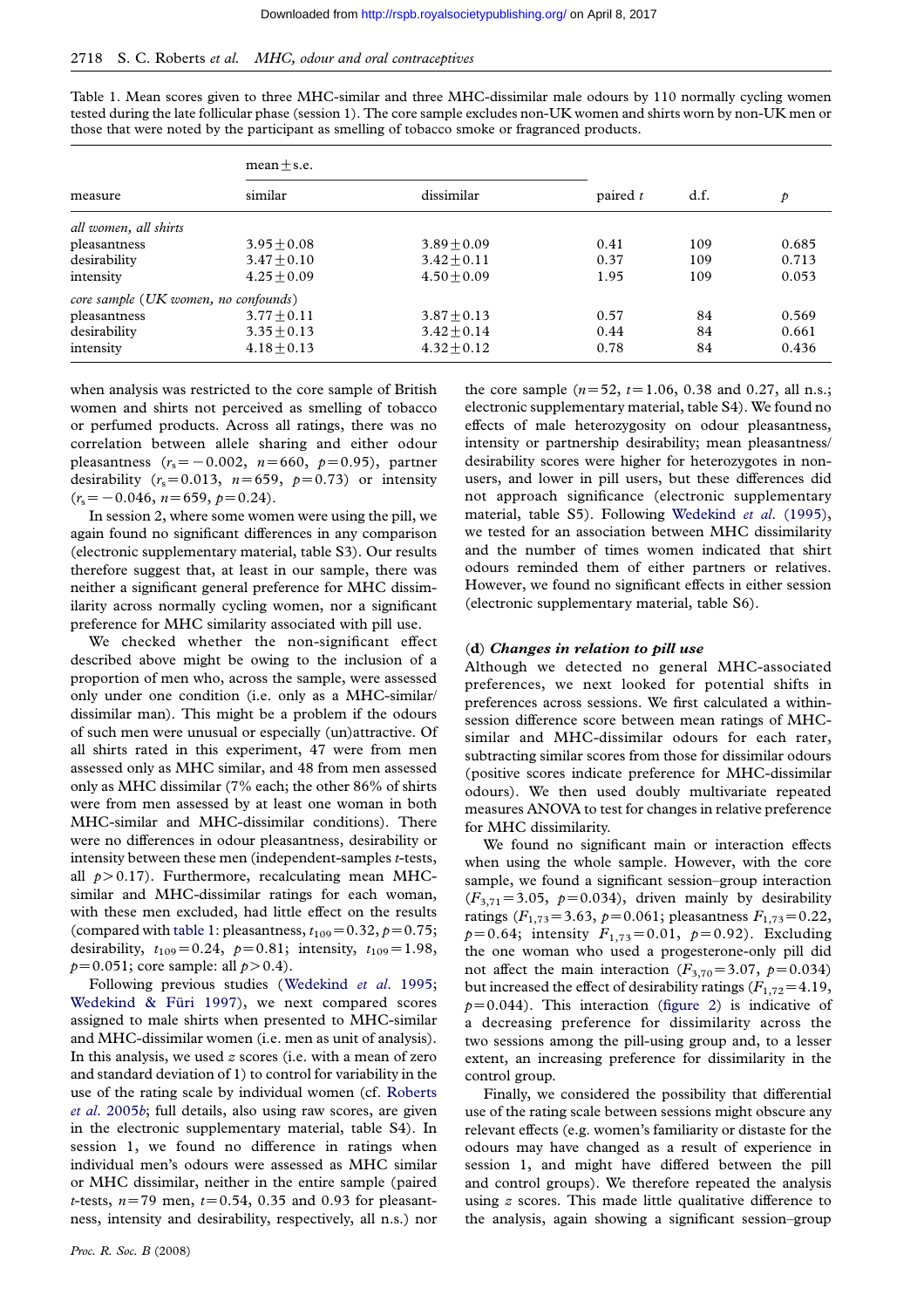<span id="page-4-0"></span>

Figure 2. Mean difference in odour ratings for MHC-similar and MHC-dissimilar men by pill-using and non-pill-using women in two rating sessions (open bar, first test; filled bar, second test). Positive scores indicate preference for MHCdissimilar odours. (a) odour pleasantness ratings, (b) odour intensity and (c) odour desirability.

interaction ( $F_{3,64}$ =2.82, p=0.046), driven by desirability ratings ( $F_{1,66}$ =4.07, p=0.030; pleasantness  $F_{1,66}$ =0.55,  $p=0.46$ ; intensity  $F_{1,66}=0.37$ ,  $p=0.54$ ).

#### (e) Differences between women

We detected a difference in the use of rating scales between treatment groups, which was evident even in session 1, before the pill group began pill use: mean scores given to all six shirts were higher for the pill group, for both odour

![](_page_4_Figure_6.jpeg)

Figure 3. Effects of relationship status on MHC-correlated odour preferences. (a) Differences in partnership desirability ratings of MHC-similar and MHC-dissimilar male body odours by 42 single and 43 paired women. The interaction is significant ( $p=0.033$ ). (b) Effect of the frequency with which women fantasize about sex with other men ( $p=0.080$ ). Filled bar, MHC-similar male body odour; open bar, MHCdissimilar male body odour.

pleasantness  $(t_{108}=3.28, p=0.001)$  and partner desirability  $(t_{108}=3.21, p=0.002)$ . However, there was no difference in the ratings of odour intensity  $(t_{108}=1.19)$ ,  $p=0.238$ ), indicating that the differences for pleasantness and desirability were unrelated to differences in the ability to smell the odours.

We also noted a significant difference in responses from women who were grouped according to whether they reported being in a current relationship. In session 1 (none using the pill), we found a significant relationship status–MHC interaction  $(F_{1,83} = 4.72, p=0.033)$ , such that paired women gave higher partnership desirability scores to MHC-dissimilar men, and single women preferred MHC-similar men (figure 3a). The same interaction for odour pleasantness ratings bordered on significance  $(F_{1,83}=3.92, p=0.051)$ , but there was no effect for odour intensity  $(F_{1,83}=1.06, p=0.307)$ . Relationship length was unrelated to MHC-odour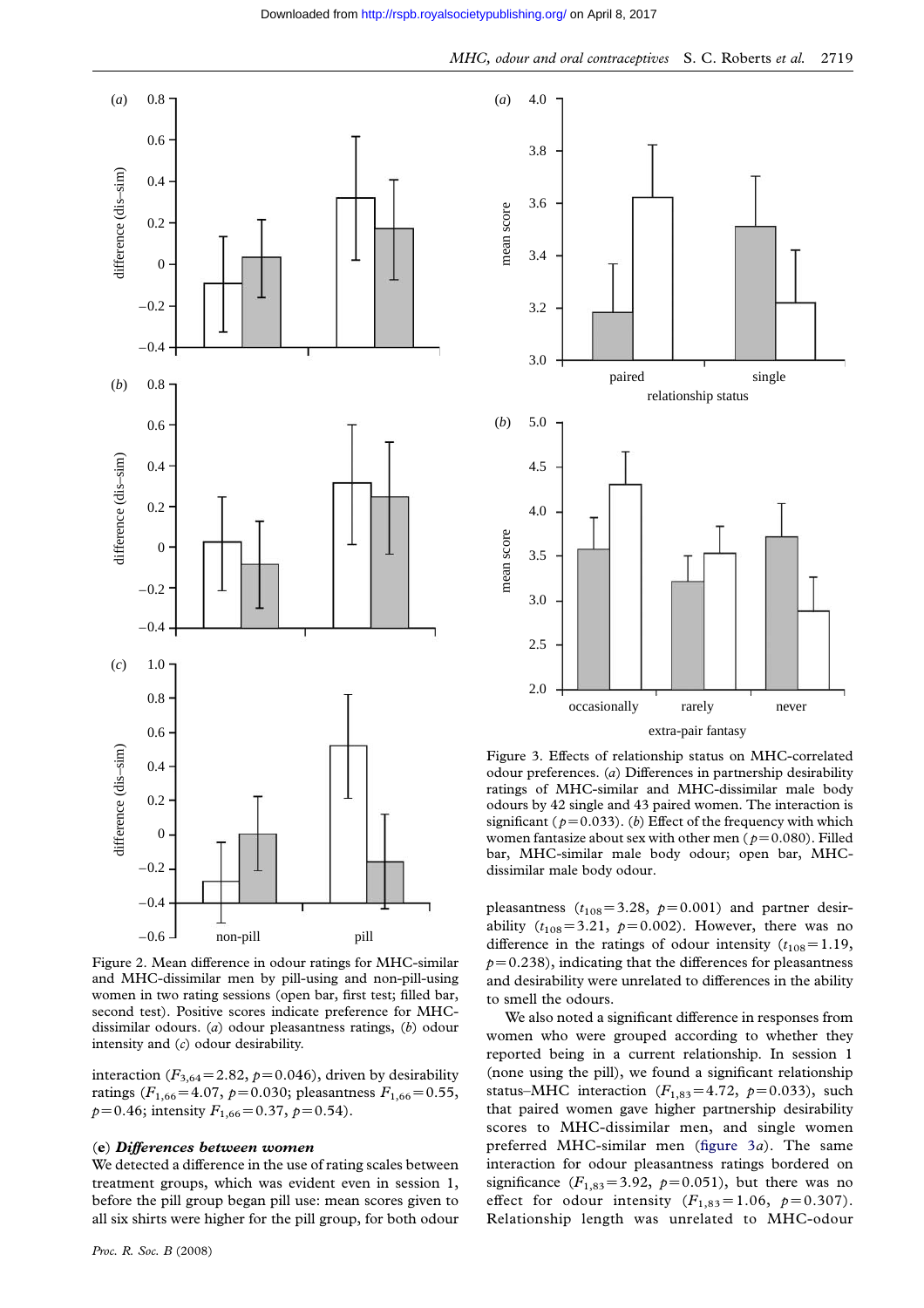preference, but among women in relationships, we found a near-significant association between MHCodour desirability scores (but not pleasantness or intensity) and the frequency with which women reported fantasizing about sexual relationships with other men  $(F_{2,45}=2.68, p=0.080)$ , such that women who did so more frequently gave higher desirability scores to MHCdissimilar odours (figure 3b).

There was no significant association between intention to initiate pill use and current relationship status: 22/41 pill users and 40/72 non-users reported being in a relationship ( $X^2$ =[0.45,](#page-4-0)  $p$ =0.85). Despite this, in view of the effect of relationship status, we repeated the main repeated-measures analysis of pill use on ratings, this time adding relationship status as a between-subjects factor. The results remained qualitatively unchanged: there was a significant session–group interaction  $(F_{3,69}=2.95,$  $p=0.039$ ), driven by odour desirability ( $F_{1,71}=3.53$ ,  $p=0.064$ ), but no significant interactions for session– relationship status ( $F_{3,69}$ =0.46, p=0.712), relationship status–group  $(F_{3,69}=0.45, p=0.717)$  or session– relationship status–group  $(F_{3,69}=0.04, p=0.990)$ .

There was no relationship between self-rated attractiveness of women raters and pill use (Mann–Whitney tests; facial attractiveness:  $U=1254$ ,  $p=0.82$ ; physical attractiveness:  $U=1174$ ,  $p=0.44$ ; both  $n=39$ <sub>pill</sub> and 66non-pill). Self-rated facial attractiveness did not vary among single or paired women ( $U=1349.5$ ,  $p=0.90$ ,  $n=57<sub>single</sub>$  and 48<sub>paired</sub>), but self-assessed physical attractiveness was higher among paired women  $(U=1056.5,$  $p=0.038$ ). However, tests of MHC preference in the first test revealed no effect of physical attractiveness (entered as a covariate) on preference either in a model without relationship status (main effect,  $p=0.37$ ; interaction  $p=0.70$ ) or with it (main effect,  $p=0.44$ ; interaction  $p=0.42$ ; the MHC–relationship status interaction remained significant,  $F_{1,77} = 4.17$ ,  $p=0.045$ ). Including self-rated attractiveness (either facial or physical) as a covariate in the main repeated measures ANOVA across tests only increased the significance of the session–group interaction reported above  $(F_{3,66}=4.18,$  $p=0.009$  and  $F_{3,66}=3.45$ ,  $p=0.021$ , for facial and physical attractiveness, respectively).

#### 4. DISCUSSION

Although several studies have reported significant effects of MHC dissimilarity on women's preferences for male body odour, we were unable to replicate this on our main sample of women, in which none were pill users and all were in the follicular cycle phase. We based the design of our study on that of Wedekind et al. (1995); like them, (i) we tested preferences among three MHC-similar and three MHCdissimilar odours, (ii) odours were captured on cotton t-shirts worn in bed, (iii) odour donors were asked to avoid potentiall[y confounding environm](#page-7-0)ental odours, (iv) menstrual cycle stage was controlled and so on.

However, there were nonetheless some methodological differences that could have accounted for the differences in the results. Wedekind et al.'s women used nasal sprays to help their sense of smell, and read Süskind's novel Das Parfum to raise awareness of their smell perception. Ours did neither of these, but these omissions are unlikely to be critical since other studies that omitted these requirements

[report significan](http://rspb.royalsocietypublishing.org/)t effects of MHC on odour perception (e.g. Santos et al. 2005). Although not specified in Wedekind et al. (1995), Wedekind & Füri (1997) noted that odour donors had unshaven axillae and that odour collection occurred during the summer. We did not collect infor[mation on axillary sh](#page-7-0)aving (but few British men do [so\) and shirt wearing took place all-year round. We d](#page-7-0)id not use untreated cotton shirts (although shirts were washed with unperfumed detergent) and used halved rather than whole shirts, which may have reduced stimulus intensity. We used glass jars rather than cardboard boxes to present the shirts, and capped these with aluminium rather than plastic foil, because glass can be washed and plastics absorb odours. Finally, we asked women to briefly sniff all shirts before undertaking rating, which Wedekind et al. did not, because we felt this would allow women more consistent assessment of the shirts and reduce order effects. While some further differences were introduced owing to our more complex experimental design, most were intended as improvements on design, although it remains possible they may have obscured women's ratings.

A more serious methodological difference was that, while Wedekind et al. (also Thornhill et al. 2003; Santos et al. 2005) presented freshly worn t-shirts to their smellers, we stored shirts in a freezer between collection and presentation. However, Thornhill et al. found no significant preference relate[d to MHC, suggesting that a](#page-7-0) [null effect](#page-7-0) cannot solely be attributed to freezing. Conversely, other odour studies using frozen samples have detected predicted and biologically meaningful effects, such as the relationships between odour and both facial attractiveness and bodily symmetry (Rikowski & Grammer 1999), ovulatory status effects on women's odour attractiveness (Singh & Bronstad 2001), and of particular relevance here, the ability of human smellers to detect genetic relatedness through body odo[ur \(Roberts](#page-7-0) et al[. 2005](#page-7-0)a) and of a perfumer to describe MHCassociated odours (aft[er freezing for more tha](#page-7-0)n 1 year: Wedekind *et al.* 2007). Furthermore, while the predicted positive effect of MHC dissimilarity on ratings [was not](#page-7-0) [supported, w](#page-7-0)e did detect other differences associated with pill use and relationship status, and ratings within and [between test sessions](#page-7-0) were highly repeatable. Our supplementary experiment using frozen t-shirts from the same men found no significant effect of freezing over 3 months on odour ratings or preference rank. Thus, though it remains a possibility, we think it unlikely that frozen storage of samples (or other differences) were responsible for the null effect of MHC dissimilarity.

It is also possible that the null effect might have been due to the inclusion of men who were assessed under either the MHC-similar or MHC-dissimilar condition, but not in both. For example, it could have been that those included only as MHC-similar men had especially attractive/weak odour, while those included only as MHC-dissimilar men had very unattractive/intense odours. MHC studies should aspire to balance inclusion in either condition across the sample to avoid these non-MHC related effects (Wedekind 2002). In our study, logistical reasons led to 14 per cent of ratings relating to men who contributed in only one condition. However, we found no evidence for systematic differences in odour pleasan[tness, desirability](#page-7-0) or intensity, suggesting that this was unlikely to be responsible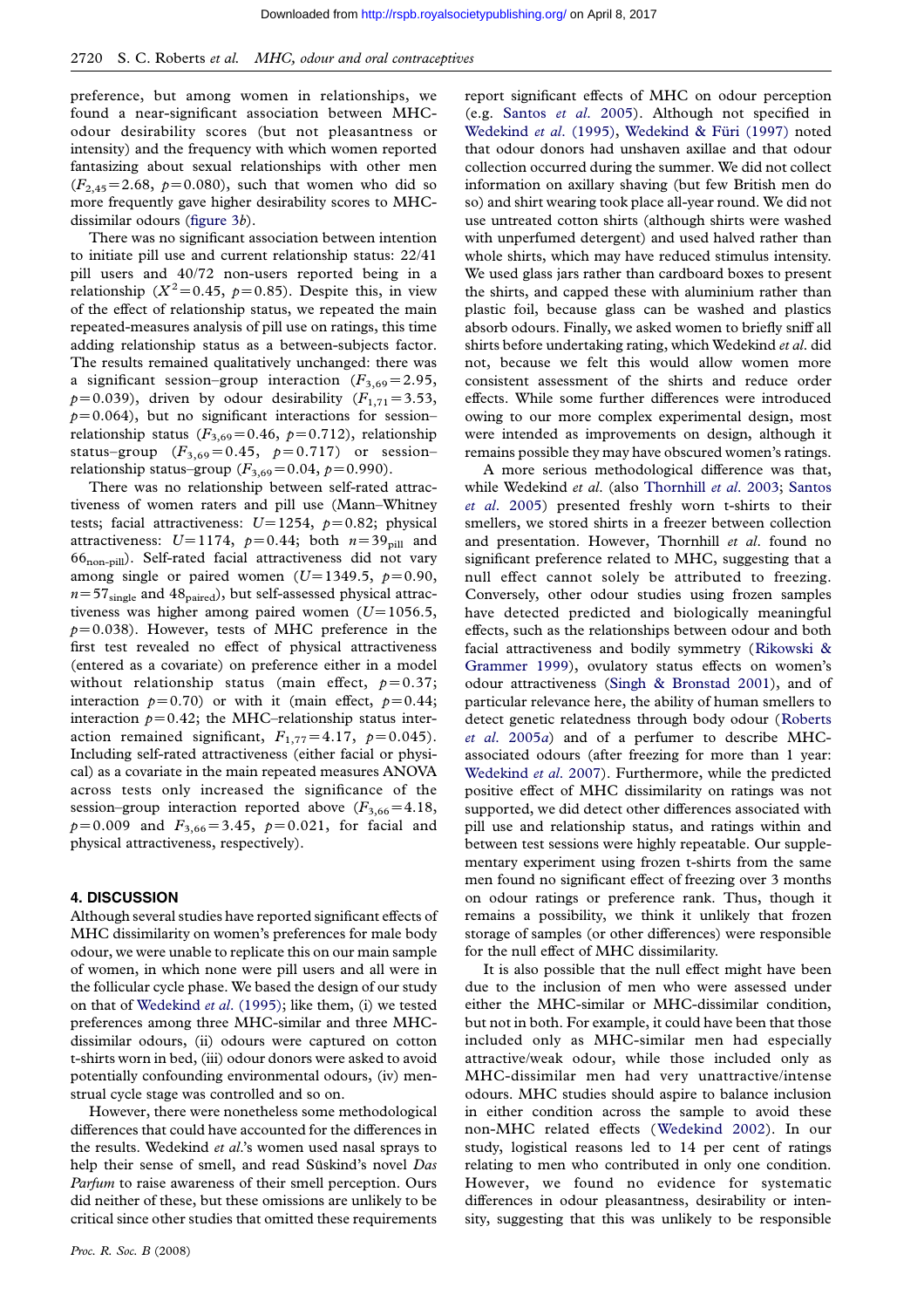<span id="page-6-0"></span>for the null effect. Furthermore, the effe[ct of excluding](http://rspb.royalsocietypublishing.org/) these men's shirts from analyses was to reduce, rather than enhance, the difference between mean similar and mean dissimilar ratings.

Our data provide further evidence that use of oral contraceptives influence women's MHC-correlated odour preferences. The significant session–group interaction, whereby ratings shift in favour of MHC similarity after initiating pill use, in contrast to the control group, is consistent with Wedekind et al.'s (1995) suggestion that pill use may disrupt adaptive mate preferences. Indeed, our results are the first to test this suggestion empirically. The slight change in the control group of non pill-users could arguably [be interpreted in term](#page-7-0)s of increased experience in olfactory testing, eliciting a slightly stronger preference for MHC dissimilarity, but this was not matched by the pill group. Although we had only one woman in our pill-using group who used a POP, excluding her from analysis improved the explanatory power of desirability ratings on change in odour preference. We could therefore speculate that POP use may have less influence on this change than the combined pill, but this is based on only one woman and needs further testing.

At least two alternative explanations for the difference among Wedekind et al.'s (1995) groups of pill-using and non-using women could be proposed. One is that the association between MHC-similarity preference and pill use is a by-product of increase in preference for MHC heteroz[ygosity, since heterozygo](#page-7-0)us men are on average more likely to share alleles with women raters (cf. Roberts et al. 2006) and Thornhill et al. (2003) report greater preference for heterozygotes in the luteal phase. However, our results indicated no difference in preferences for heterozygotes in either non-users or pill-users. [A second](#page-7-0) [possibility,](#page-7-0) one w[hich stimulated this stud](#page-7-0)y, is that there might be pre-existing behavioural differences between women who choose to use the pill and those who do not. Indeed, we found that pill users used rating scales differently, awarding higher scores, on average, than non-users. Importantly, this difference was apparent even before they initiated pill use, although we do not know the reason for this. While absolutely higher ratings could not lead to the difference found by Wedekind et al., it could potentially arise from a positive association between pill use and other attributes such as attractiveness or likelihood of being in a sexual relationship. We found no evidence for an effect of attractiveness on preferences or pill use, but we did find an association between relationship status and MHC preference. However, in direct contrast to what might be inferred from Wedekind et al.'s data, paired women showed higher preference for MHC dissimilarity while single women preferred MHC similarity. This intriguing effect of relationship status is discussed further below, but it is worth noting that it may be at least partly responsible for the variability in findings across MHC-odour studies.

Our results therefore cannot, at face value, provide an explanation for the pill effect previously reported, but they do emphasize the way in which current circumstances can modulate preferences based on genetic similarity. Mouse studies suggest that odour preference expression varies depending on reproductive status and behavioural context, since lactating female mice prefer to

associate with MHC-similar females, presumably using odour (Manning et al. 1992), while females in oestrus prefer odours of MHC-dissimilar males (and other aspects of genetic quality involved in mate choice, Roberts & Gosling 2003). In our study, paired women expressed greater [preferences for MH](#page-7-0)C dissimilarity in odours of unfamiliar men, and there was a non-significant association between fantasizing about extra-p[air relation](#page-7-0)[ships and M](#page-7-0)HC-dissimilar odour preference. Such expression of enhanced preference for dissimilarity might be interpreted within the context of desired attributes in extra-pair partners as a means to increase offspring heterozygosity, in common with similar preferences in birds (e.g. Petrie & Kempenaers 1998; Blomqvist et al. 2002), although it is curious that the effect was elicited most strongly in the long-term context question—perhaps this question focuses raters more successfully on desired mate choi[ce characteristics than does](#page-7-0) rating of odour pleasantness. It may also be that paired women can evaluate odours more accurately, and thus discriminate MHC dissimilarity more effectively, because they have more intimate recent experience of male odour (although we do not know why single women should have preferred MHC-similar men). Similarly, women in established partnerships express clearer or different preferences for traits indicating additive genetic variance than single women, in both visual (Little et al. 2002) and olfactory (Havlicek et al. 2005) modalities, but the extent to which these discrepancies ultimately reflect underlying strategic variation or differences in experience remains a question for further study.

[We do not know](#page-7-0) wh[ether](#page-7-0) [the](#page-7-0) [change](#page-7-0) in preferences related to pill use is sufficiently strong to influence partner choice, but it could do so if odour plays a significant role in actual human mate choice. Some studies have suggested that women consider the olfactory domain to be an important factor in their assessment of potential partners (e.g. Havlicek et al. 2008). Although we were unable to replicate the effect, Wedekind et al.'s (1995) demonstration of an association between MHC dissimilarity and the reminiscence of current or previous partners suggests that t[he influence of MHC](#page-7-0)-odour cues may extend beyond the laboratory. If this [is the case, our results indi](#page-7-0)cate that use of the contraceptive pill could lead to choice of an otherwise less preferred partner.

The study design was approved by the Ethics Committee of the Newcastle and North Tyneside NHS Trust.

This work was funded by the Wellcome Trust. We are grateful to the staff at the National Blood Service Tissue Typing Laboratory for their assistance, to Diana Mansour for her advice, to the Graingerville Contraception Clinic for help with recruitment and three anonymous reviewers for comments. Finally, we thank all our long-suffering volunteers for their participation.

#### **REFERENCES**

- Beydoun, H. & Saftlas, A. F. 2005 Association of human leucocyte antigen sharing with recurrent spontaneous abortions. Tissue Antigens 65, 123–135. (doi:10.1111/ j.1399-0039.2005.00367.x)
- Blomqvist, D. et al. 2002 Genetic similarity between mates and extra-pair parentage in three species of shorebirds. Nature 419, 613–615. (doi:10.1038/nature0[1104\)](http://dx.doi.org/doi:10.1111/j.1399-0039.2005.00367.x)